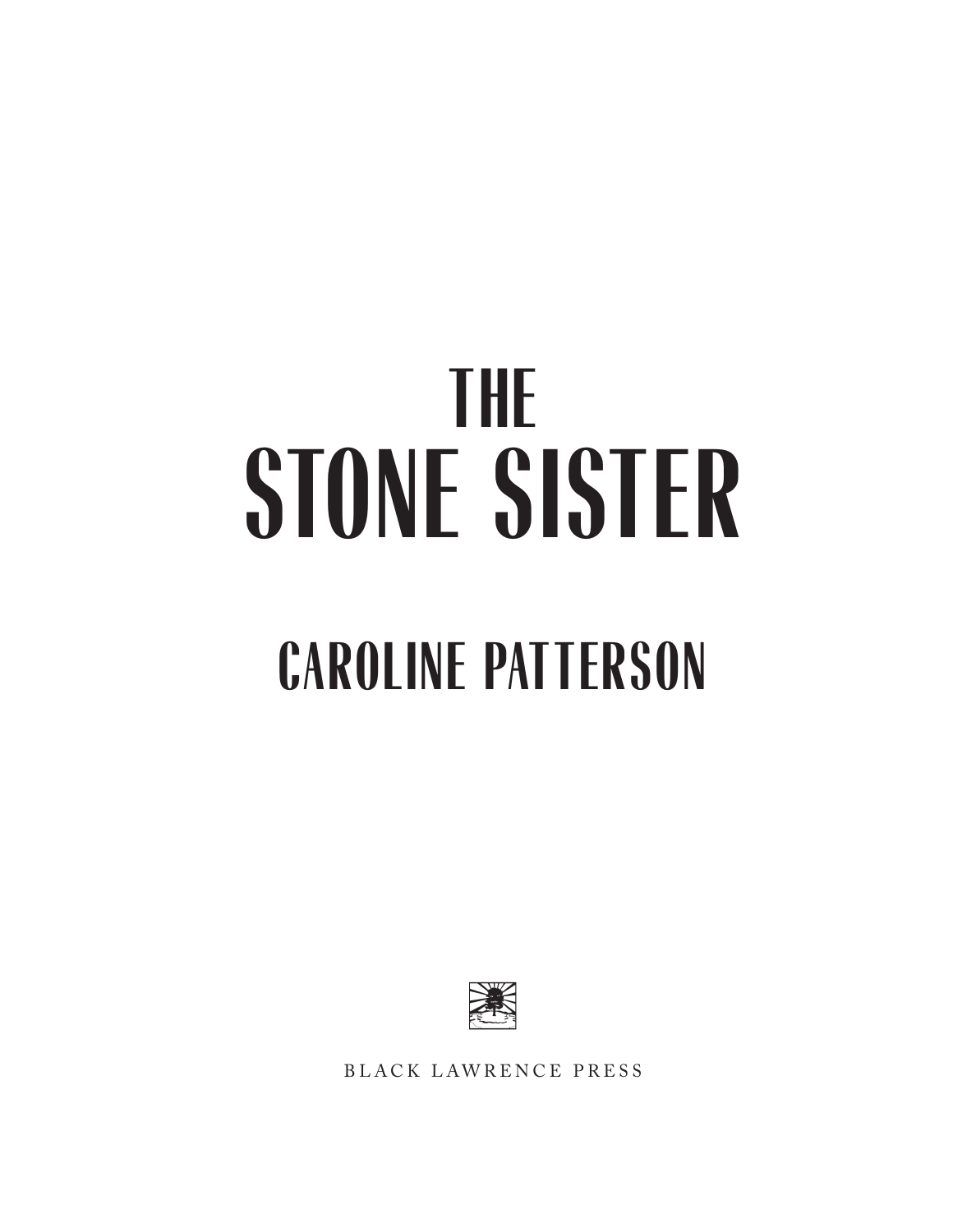

www.blacklawrence.com Executive Editor: Diane Goettel Book and Cover Design: Zoe Norvell Cover Art: "River Road: Milepost 39" by Holly Andres Copyright © Caroline Patterson 2021 ISBN: 978-1-62557-024-6 All rights reserved. Except for brief quotations in critical articles or reviews, no part of this book may be reproduced in any manner without prior written permission from the publisher: editors@blacklawrencepress.com Published 2021 by Black Lawrence Press. Printed in the United States.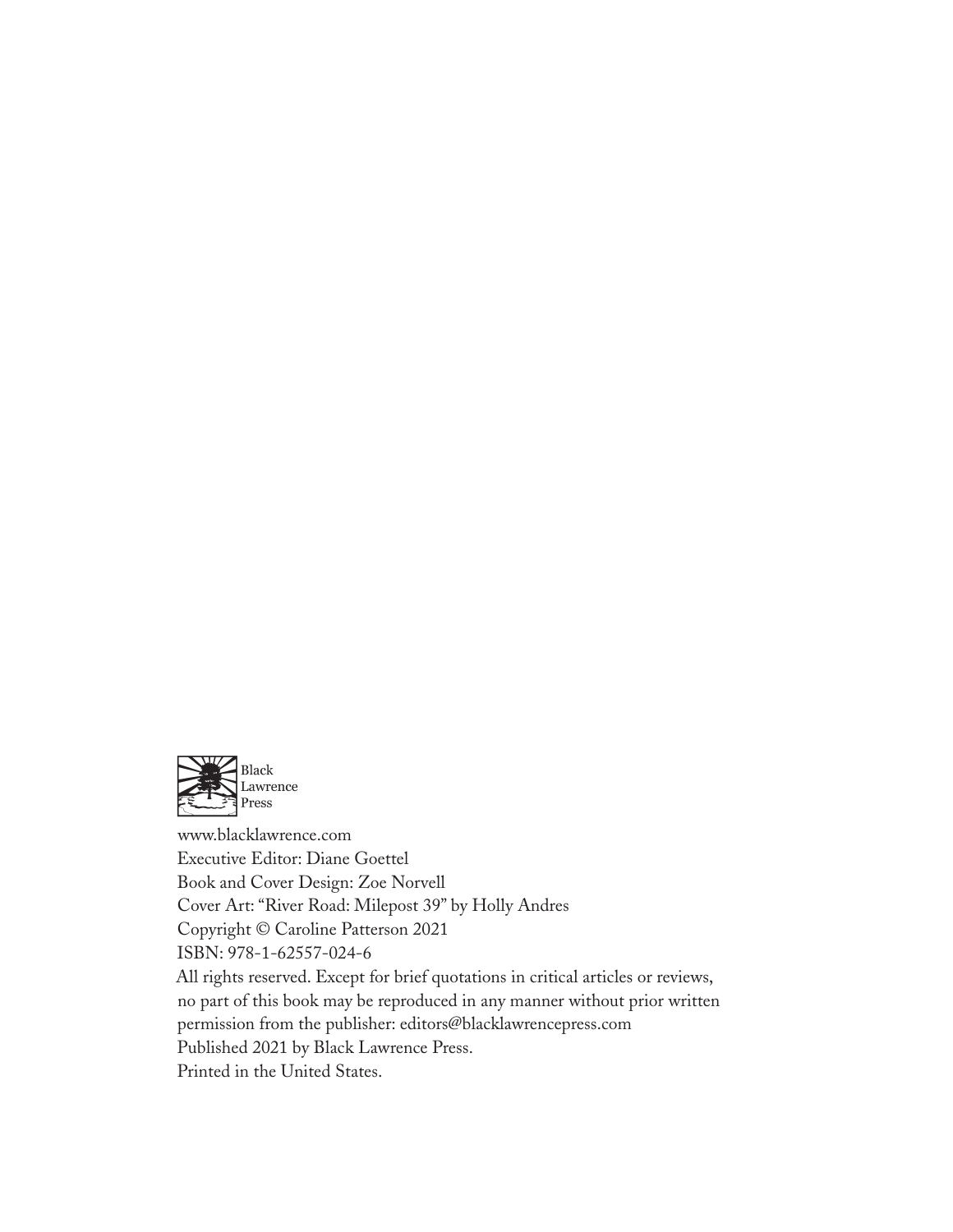*She was the secret heart that lay under the silences in her family, like the mysterious swath of stone, the batholith, that formed when magma rose to the earth's surface and flowed along a tectonic plate, like milk under a rug, except that it flowed for millions of years, growing harder and thicker until it created a granite slab two miles wide and ten miles deep. Different in texture and appearance than the schists and sandstones around it, the slab went underground and was a vast silent presence beneath the windblown ponderosas and Doug firs. At Homestake Pass, where the soil had worn away, it suddenly appeared: the fields of broken rock exposed and named, appropriately enough, the Dragonback. No one could really explain why, on these cold plains, amid this thin, slanting light, in this place where even the sunshine hurt, the cracked rock appeared like a strange race of people, misshapen and stunted by cold.*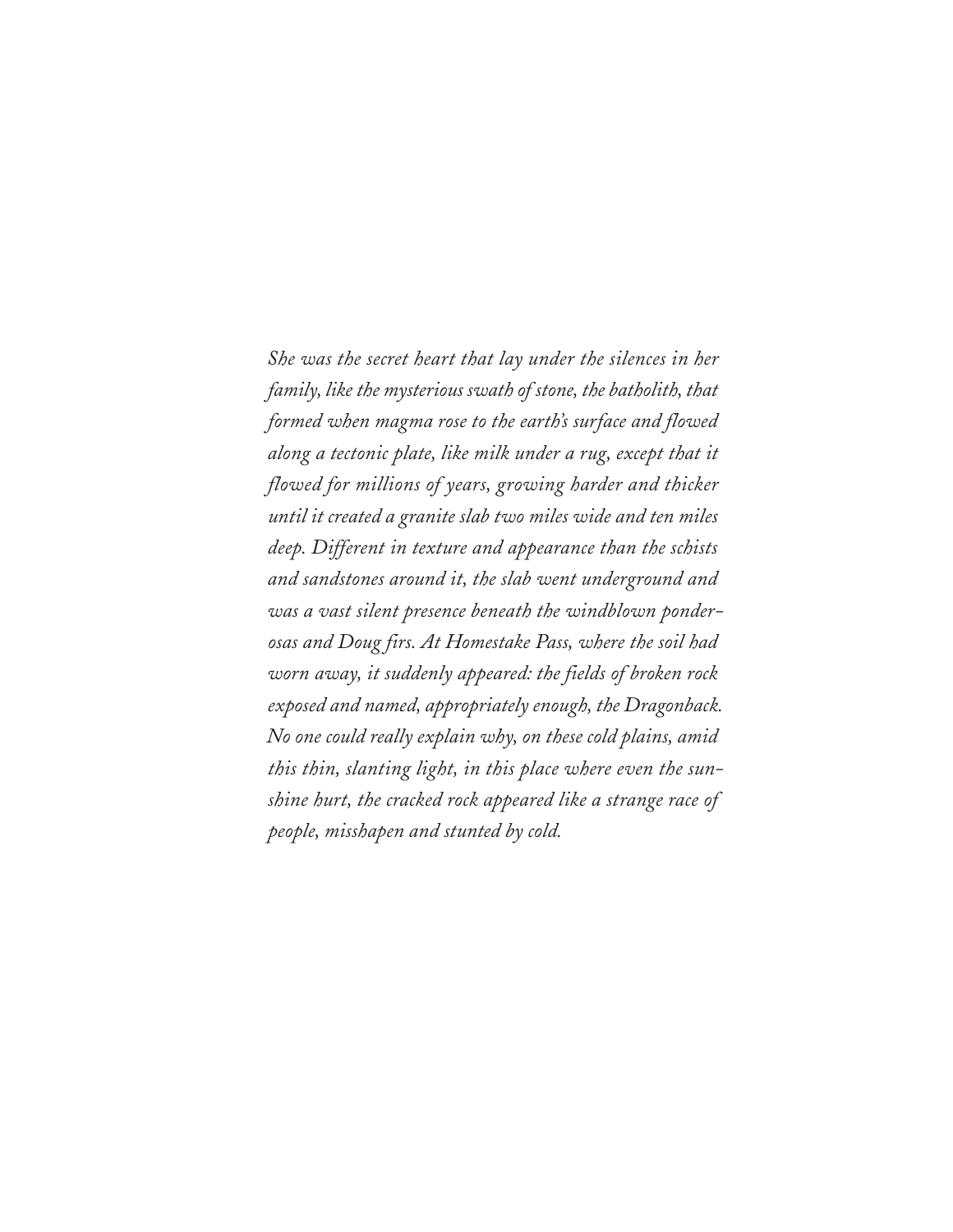## **CHAPTER ONE**

Louise Gustafson liked to think her life began when a screen door banged shut in Blue Earth, Minnesota. Banged shut as she snuck out the back door of the brown Lutheran church blessed by wind and sun and land stretching from horizon to horizon, where her fiancé, the dirt farmer, stood at the altar, stood waiting with his father and his father's father for her to walk up the aisle to join him in growing into the earth, getting smaller and more furrowed each year until they joined the rest of his ancestors buried in dirt, with only their children to cough up their names.

Or that her story began with a slap. Right there in the Plough Bar in the middle of town, when she told her boyfriend she wouldn't marry him even if he held a gun to her head, the bar stool falling back, metal ringing, glasses clinking, Hank Williams on the jukebox, everything growing silent and slow as he stared at her, raised his broad weathered palm, the snap of flesh on flesh, the stain rising on her cheek as the bartender reached across the scarred wooden bar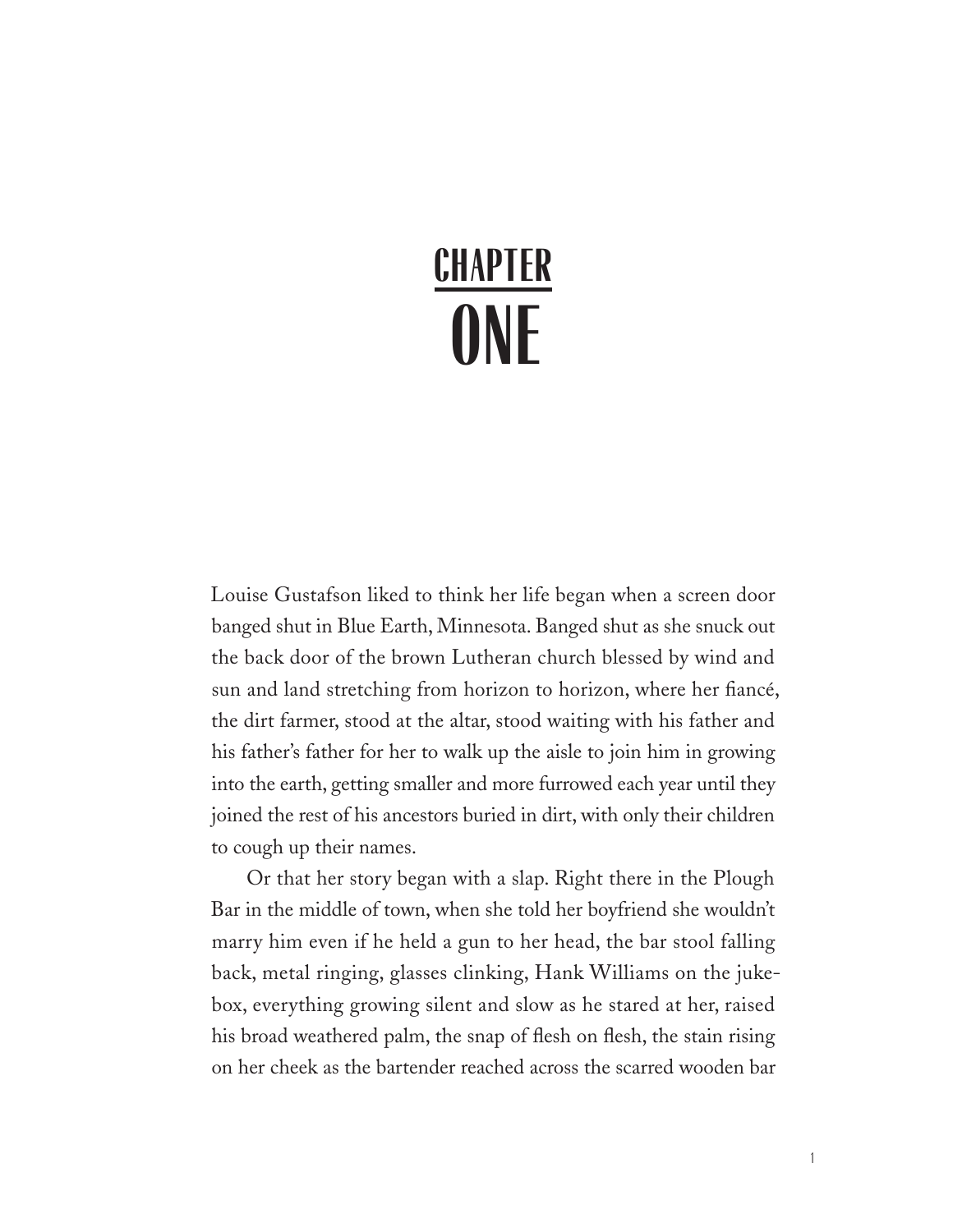to grab his arm and say, "Not in this place, buddy," and she, Louise Gustafson, picked up her purse and walked out and got into her car and drove west.

But these stories weren't true. She left out of sheer boredom. Blue Earth in summer. Sun drumming the pavement. Her mother sweeping the porch each day with her hymns, certain that Louise wouldn't marry. Louise certain she would be there to ease her mother's dry bones into the earth as old men eyed her with glances that said, *Lift me up in my infirmity.* She had backseat dalliances with the occasional farm boy, but she knew when the time came, their affections would go to the corn silk girls, never a redheaded, sass-talking woman like her who'd gone to nursing school, who'd seen women die, babies born, men cry out in pain.

She left one hot summer day, after her nursing shift the fan-fluttered wooden box known as the Blue Earth Health Clinic. She left after swabbing down children with chicken pox and tending to an old farmer dying of emphysema and a farmhand with a broken leg. She quit her job and drove home on Highway 90 and thought, *drive. Drive till the money runs out*, and when she said good-bye, her mother said the devil had entered Louise's heart and that she'd pray for her return.

Louise said, *save your breath.*

She drove slowly down the main street of Blue Earth, the brokendown town with a bar and a gas station and the hardware store with the peeling green paint and the redbrick school where hopes were raised and routinely dashed and weeds poked up through the sidewalk and quiet swept the streets. She drove slowly, etching each detail in her mind, then turned onto the highway, adjusted her rearview mirror, and shifted.

The highway was like a river west. She flowed past the flatland, river bottoms, farmland, laid out across the prairie like a black-checked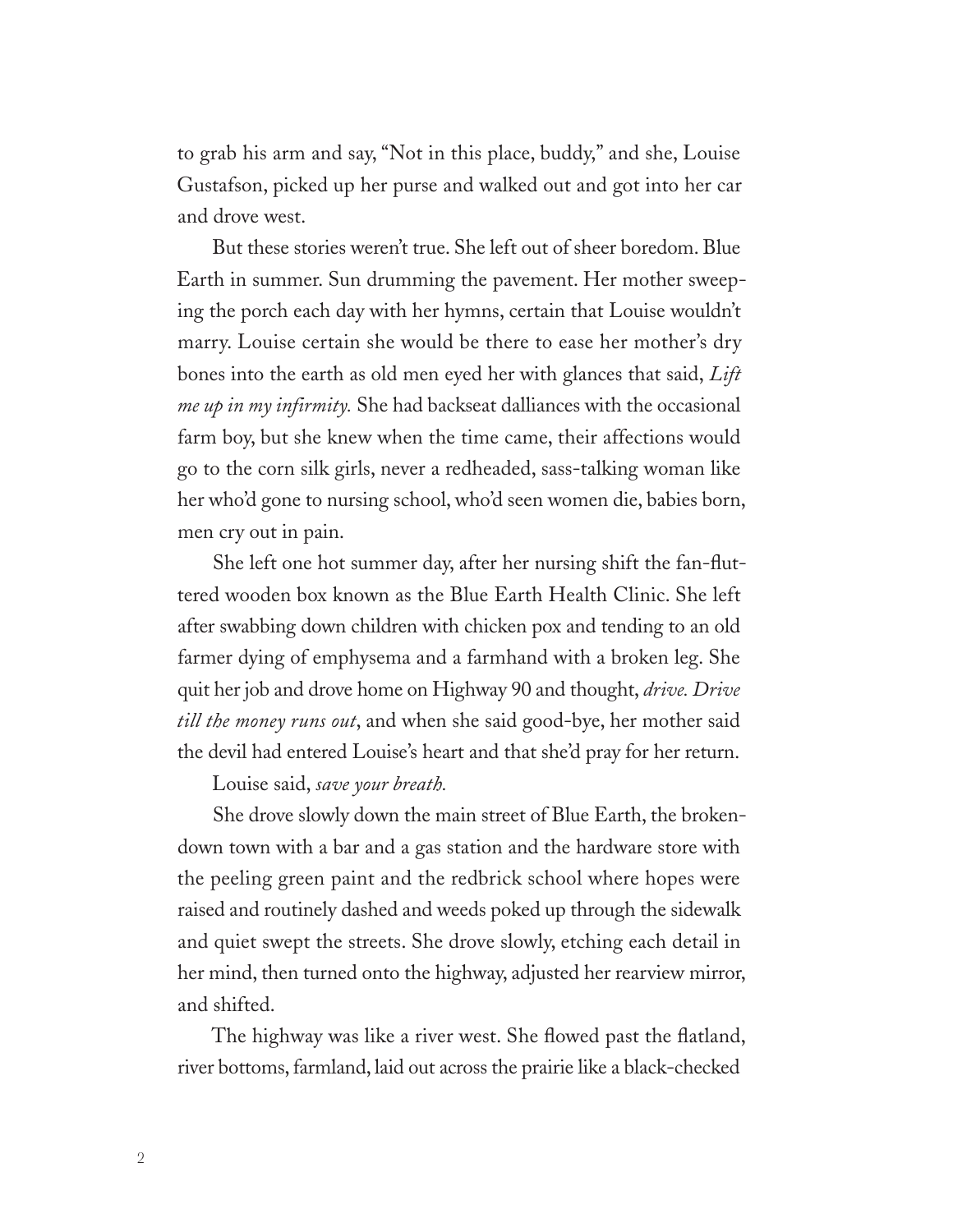picnic cloth, past small towns like her own, the lives so rooted there, lives of waking up and working and drinking and bedding down again and waking to a certain future. She didn't know what she was driving to, but she didn't care. What she was doing was unforgivable, but she wasn't married, she wasn't pregnant; she was a woman alone and there wasn't a story that fit her out there.

As she drove from Minnesota to South Dakota and from South Dakota to North Dakota, the land rose up around her, rose into small canyons, hills, mountains. As the land rose, so did her spirits.

She overnighted in tourist cabins, where men talked cattle and crop prices with other men, and women cooed to babies, and newlyweds made love cries in the night. She filled her gas tank at stations with the flying tigers where attendants winked at her and asked her where she was headed (*straight to hell*, she wanted to answer, but did only once) or they snapped to attention, scrubbing the windows, and stole looks at her legs.

As she drove, she watched the numbers roll over on her odometer like pages flying from a calendar in a movie, each one measuring how far away she was from her mother's hymns, from the head nurse who watched her with her sour instructions, from the dirt farmer who took her to the Saturday movies and expected to cop a feel in return.

She entered Montana near Glendive, where the oil derricks bobbed up and down like bath toys, and farmers planted spring wheat, tilling up thick rows of dirt behind their tractors, great flocks of birds wheeling around behind them. Occasionally Louise spotted a woman standing in the doorway of a ranch house, her sleeves rolled up her muscled arms, calling a scatter of dogs in the driveway, calling men in to dinner, and Louise wanted to call to her, *hello, good-bye!*

In each town was a life she left behind, ranch wife, librarian, even the whores who disappeared around corners of peeling buildings into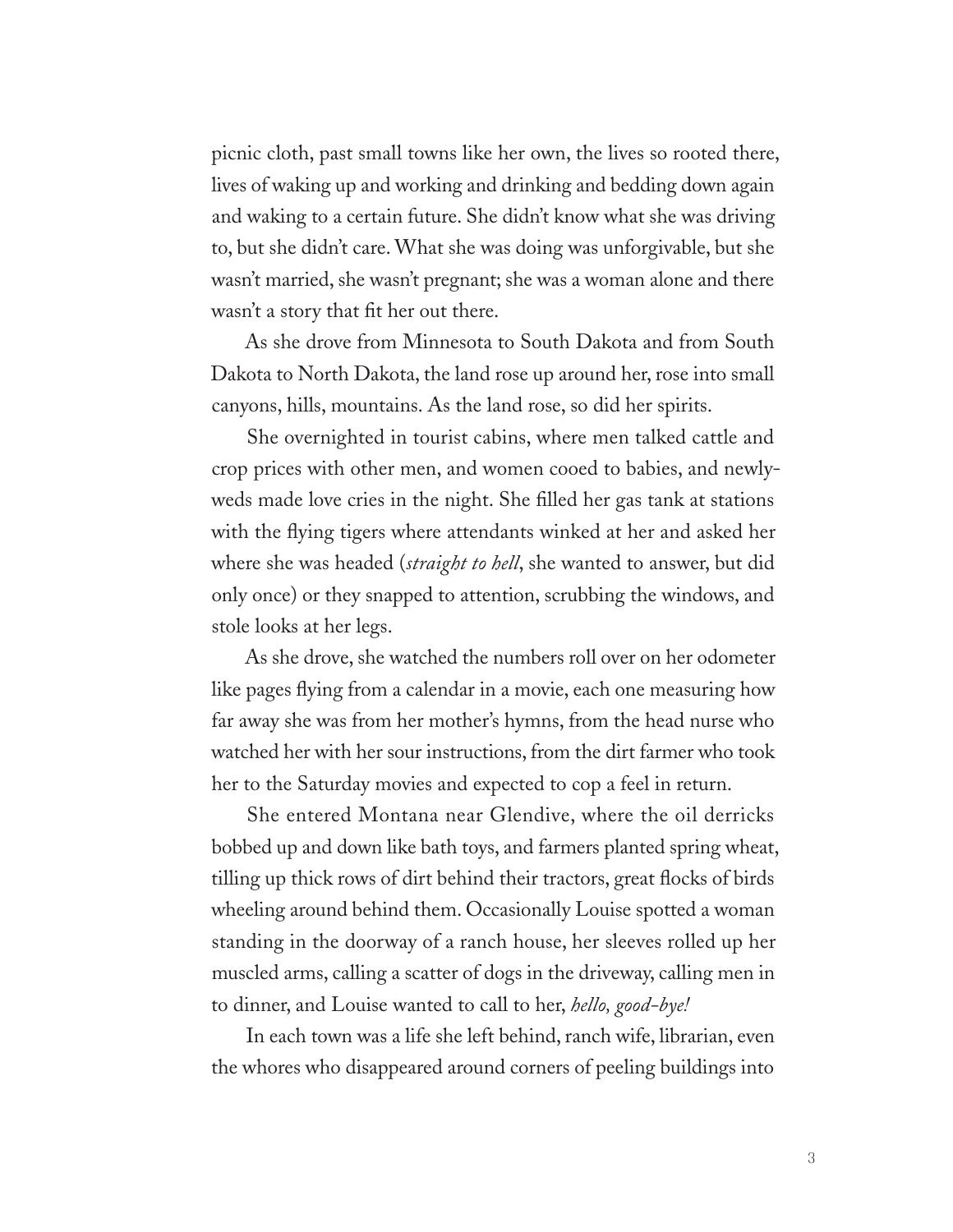alleys where weak lights lit stairways to their rooms. Each tableau a chrysalis she cast off. She wanted to drive west forever. It was a direction she believed in.

The mountains hovered, deep, mysterious, ghost-like. She drove to them, feeling the past strip away from her, the narrow brick school, the nurse's training with its aluminum bedpans and starched white uniforms, the farmers with their pinches and sly remarks, the amputees with their sausage-like limbs and bitter hopes or worse yet, the cheerful ones with their upturned faces and wheelchairs. With every mile, she cast off her own thin dreams of a house and a righteous man and babies and gardens as she drove into this landscape of angles and planes.

Clean, spare lines she could live with.

It was the geometry of starting over.

Helena, Montana, down to her last fifty dollars, she checked into the YWCA, and joined the other stranded women—women without family, women escaping family, women without wits, women whose songs had run out, whose paved roads had suddenly turned to dirt ruled over by a matron who must have weighed three hundred pounds and had the voice of a sparrow. Here she answered an advertisement in a local newspaper: The Stone Home for Feeble-Minded and Backward Children. Nurses needed, little experience necessary.

When she drove over the hill and down into Stone City, the broad valley reached out to her like a hand. The valley was spotted black and red with cattle, with clumps of pine trees at the foot of the shy, forbidding mountains she later learned were the Elkhorns. A long, silvery river, clotted here and there with moss and cattails, ran parallel to the highway.

Louise drove down the empty main street lined with one-story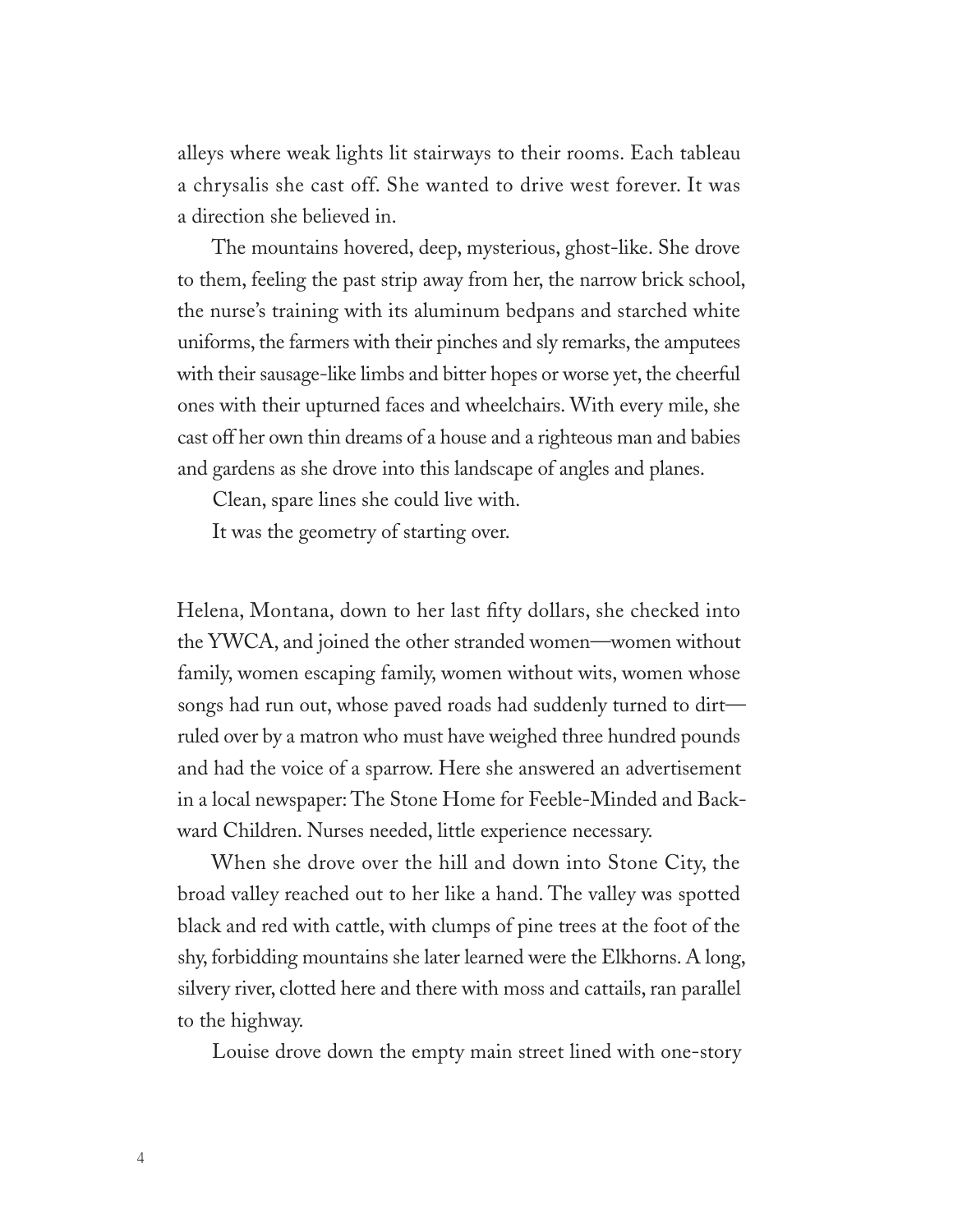brick buildings with plate-glass windows—a hardware store, café, and several garages and a market—following signs for the Stone Home. *Why was this called a city?* she wondered. *Why stone?* Her heart thumped. It was cold, high, remote. It was June and snowing. The place enfolded her at once like a lover.

On the outskirts of town, she immediately saw the building, a tall brick Italianate building, so out of character with the one-story Main Street town. It had to be the Stone Home, she thought, wondering at the generosity of a state that provided such a grand place for its feeble-minded children. The building was three stories high with tiled roofs, Italianate cornices, and six-foot plate-glass windows.

It looked like a library. Or a men's club in the middle of London.

Louise was hired for the nursery by the chief of staff, a Dr. Oetzinger, or "Dr. O," as everyone called him. She met him, along with the head nurse and two social workers, around the wide table in the library, sunlight streaming through the long leaded-glass windows to slice the table into triangles of light. On one wall stood a large framed photograph of Sigmund Freud, on another a print of Van Gogh's haystacks.

When she accepted the job, everyone stared across the smooth surface of the table at her, and she tried to read their looks: Astonishment? Sympathy? Amusement?

"Welcome aboard," Dr. O said, after they had hired her to care for eight babies in the nursery. As he said this, his eyes traveled down her body, from her eyes to her lips to her chest, and then discreetly back to his notes. "Louise Gustafson. That sounds like a very sturdy name."

"I'm a very sturdy person, Doctor," she said, and immediately wished she'd kept her mouth shut. It's a place to rest my head for a while, she told herself. Nothing more.